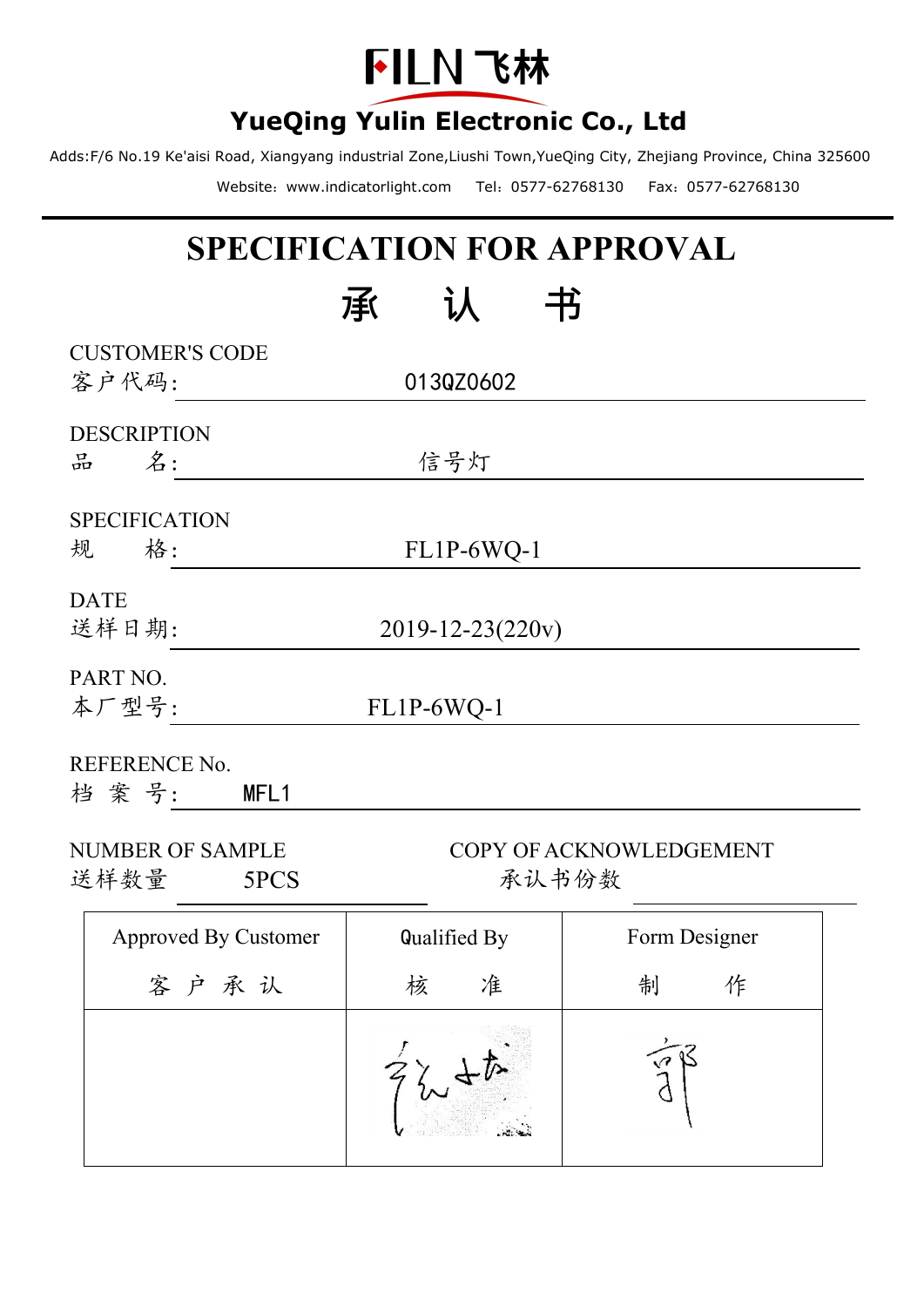

Adds:F/6 No.19 Ke'aisi Road, Xiangyang industrial Zone,Liushi Town,YueQing City, Zhejiang Province, China 325600 Website:www.indicatorlight.com Tel:0577-62768130 Fax:0577-62768130

- **1. Description :**
- **-LED (A class quality)**
- **-200k 1/2w resistor**
- **-6.3\*0.5mm Terminal**
- **2. Picture**:



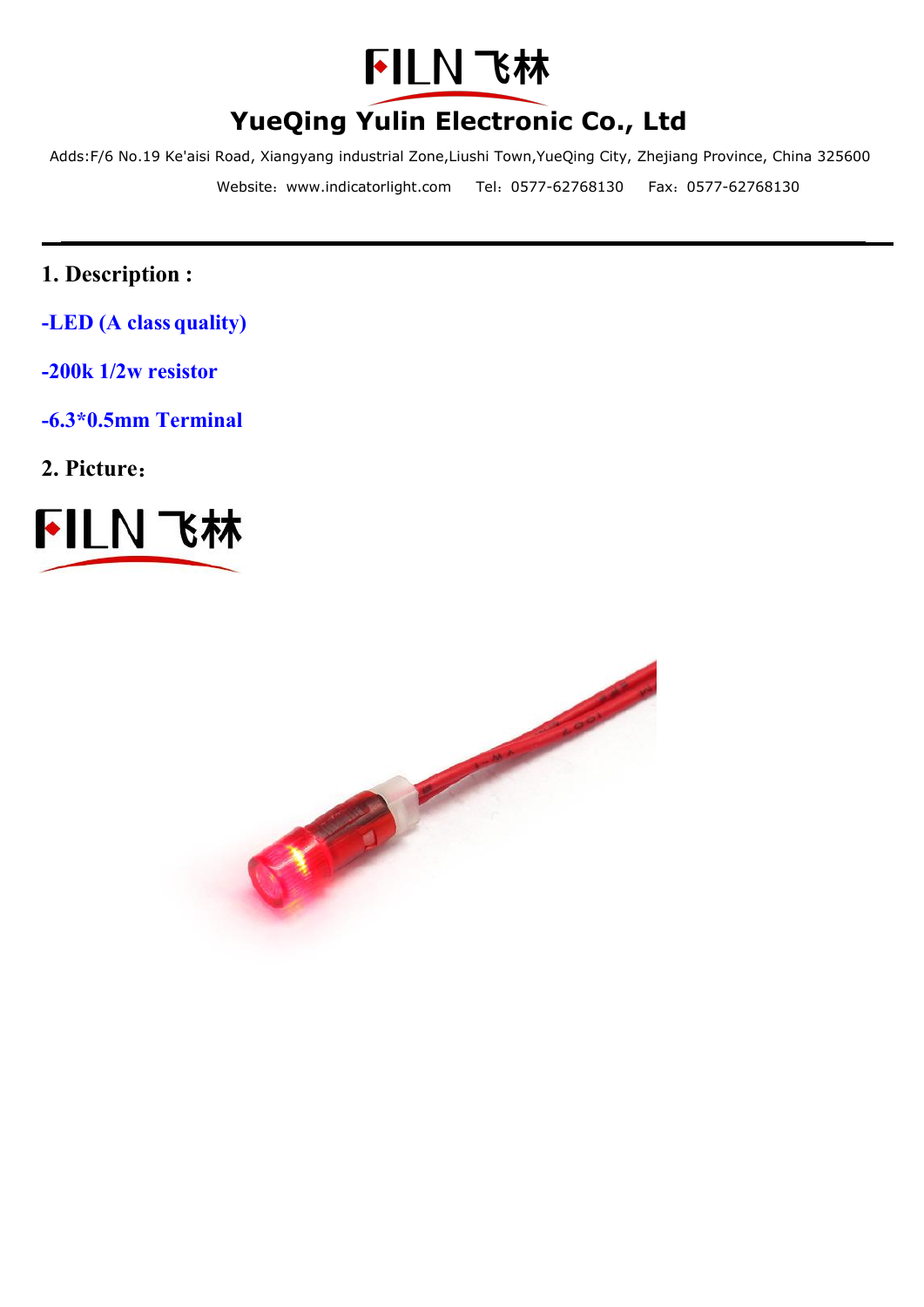

Adds:F/6 No.19 Ke'aisi Road, Xiangyang industrial Zone,Liushi Town,YueQing City, Zhejiang Province, China 325600 Website:www.indicatorlight.com Tel:0577-62768130 Fax:0577-62768130

### **3.Drawing:**

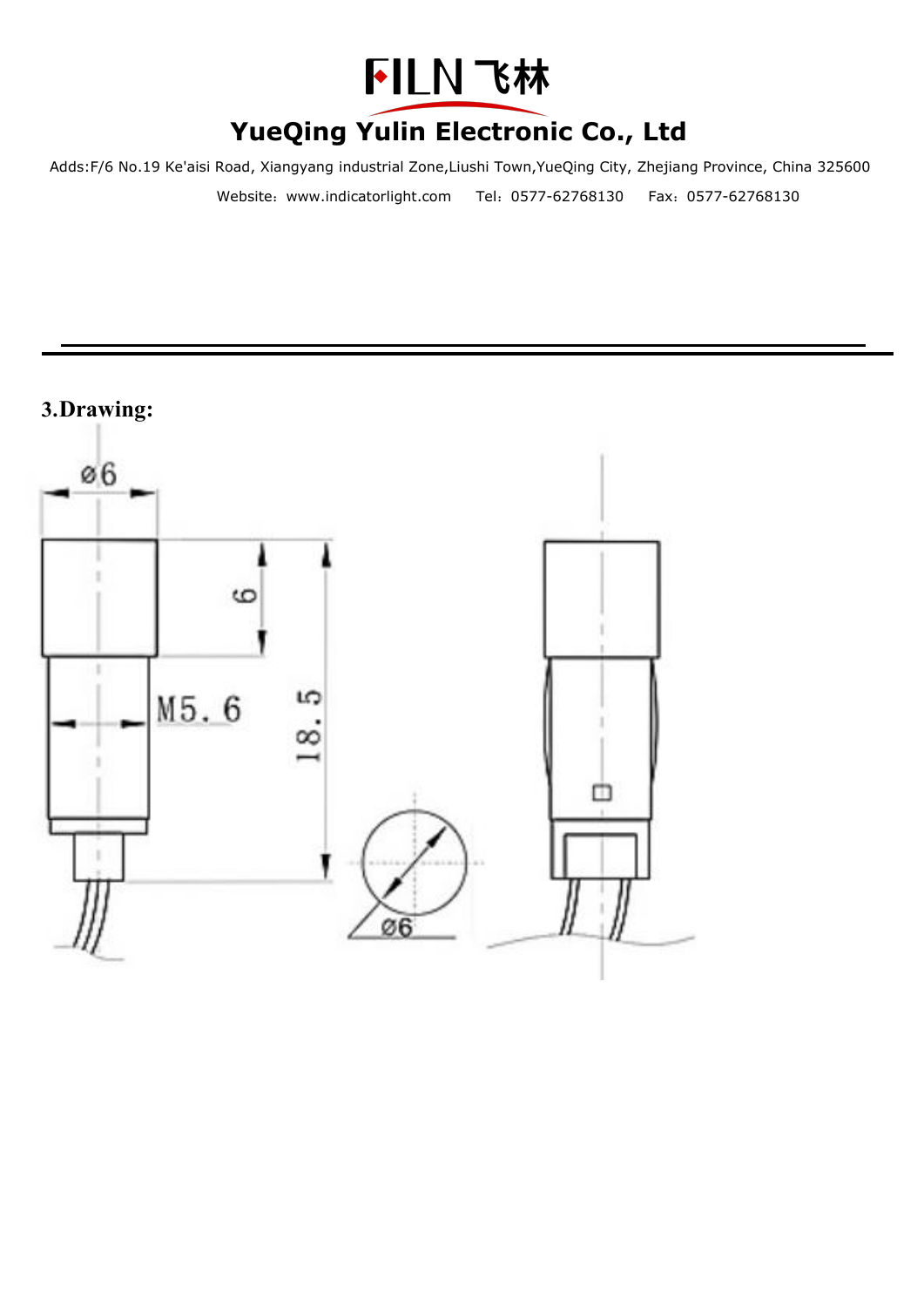

Adds:F/6 No.19 Ke'aisi Road, Xiangyang industrial Zone,Liushi Town,YueQing City, Zhejiang Province, China 325600 Website:www.indicatorlight.com Tel:0577-62768130 Fax:0577-62768130

### **4. Detailed Picture :**



### Spotial Disttrbution



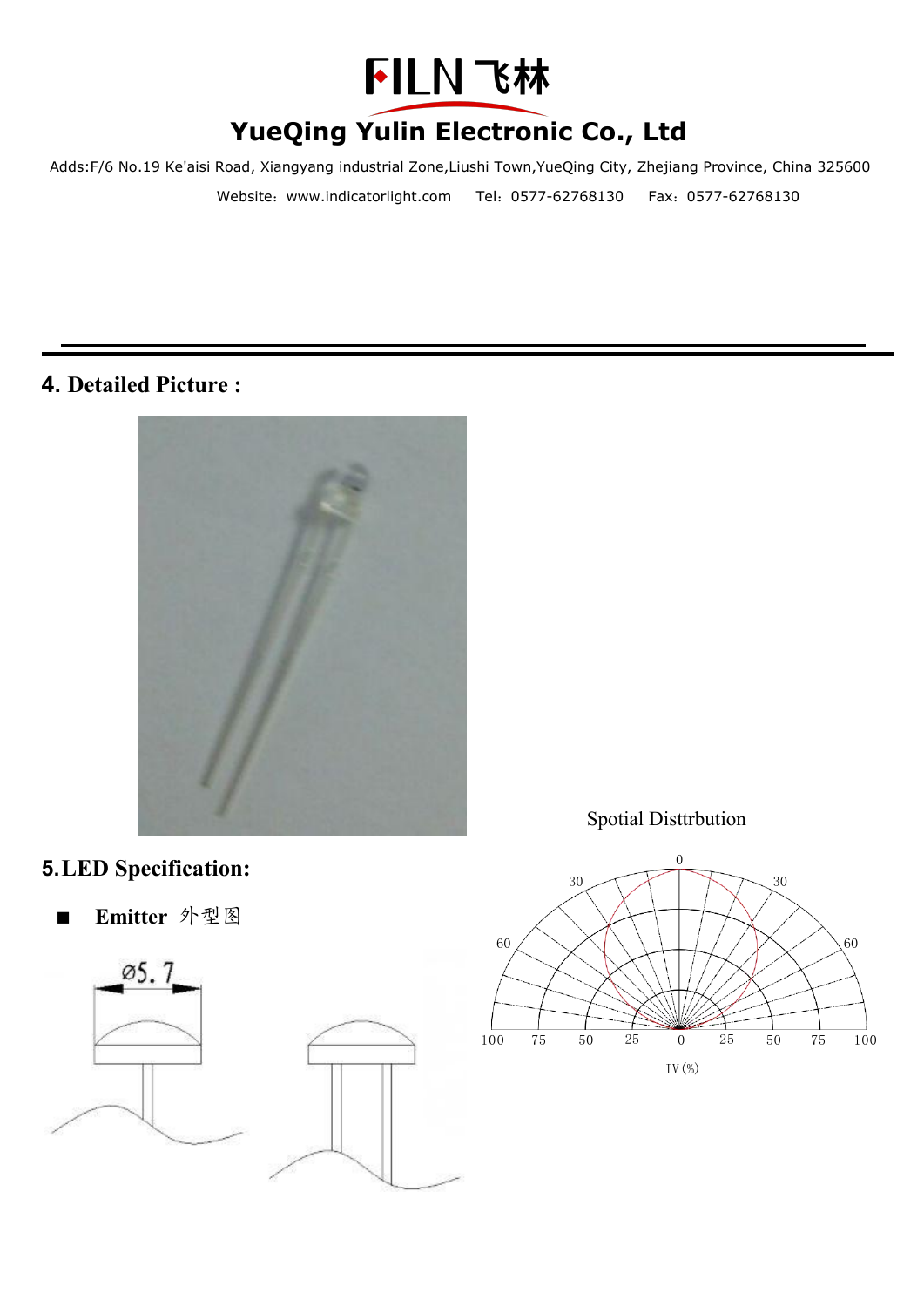# FILN 飞林

## **YueQing Yulin Electronic Co., Ltd**

Adds:F/6 No.19 Ke'aisi Road, Xiangyang industrial Zone,Liushi Town,YueQing City, Zhejiang Province, China 325600 Website:www.indicatorlight.com Tel:0577-62768130 Fax:0577-62768130

### ■ **Absolute Maximum Rating 极限工作参数**

| 参数                                           | 符号      | 单位        | 极限参数               |
|----------------------------------------------|---------|-----------|--------------------|
| Parameter                                    | Symbol  | Unit      | Maximum Rating     |
| 耗散功率<br>Power Dissipation                    | P       | <b>MW</b> | 60                 |
| 连续正向电流<br><b>Continuous Forward Current</b>  | IF.     | МA        | 25                 |
| 反向电压<br>Reverse Voltage                      | $V_{R}$ |           |                    |
| 工作温度范围<br><b>Operating Temperature Range</b> | Top     | Ć         | $-25$ to $+80$     |
| 存放温度范围<br>Storage Temperature Range          | Tst     | °C        | $-25$ to $+90$     |
| 最高焊接温度<br><b>Soldering Temperature</b>       | Tso     | °C        | 260 (for 5 second) |

#### Typical electrical-optical Characteristics curvers



\*Tsol Conditions:3mm from the base of epoxy bulb 最高焊接温度 距胶体 3mm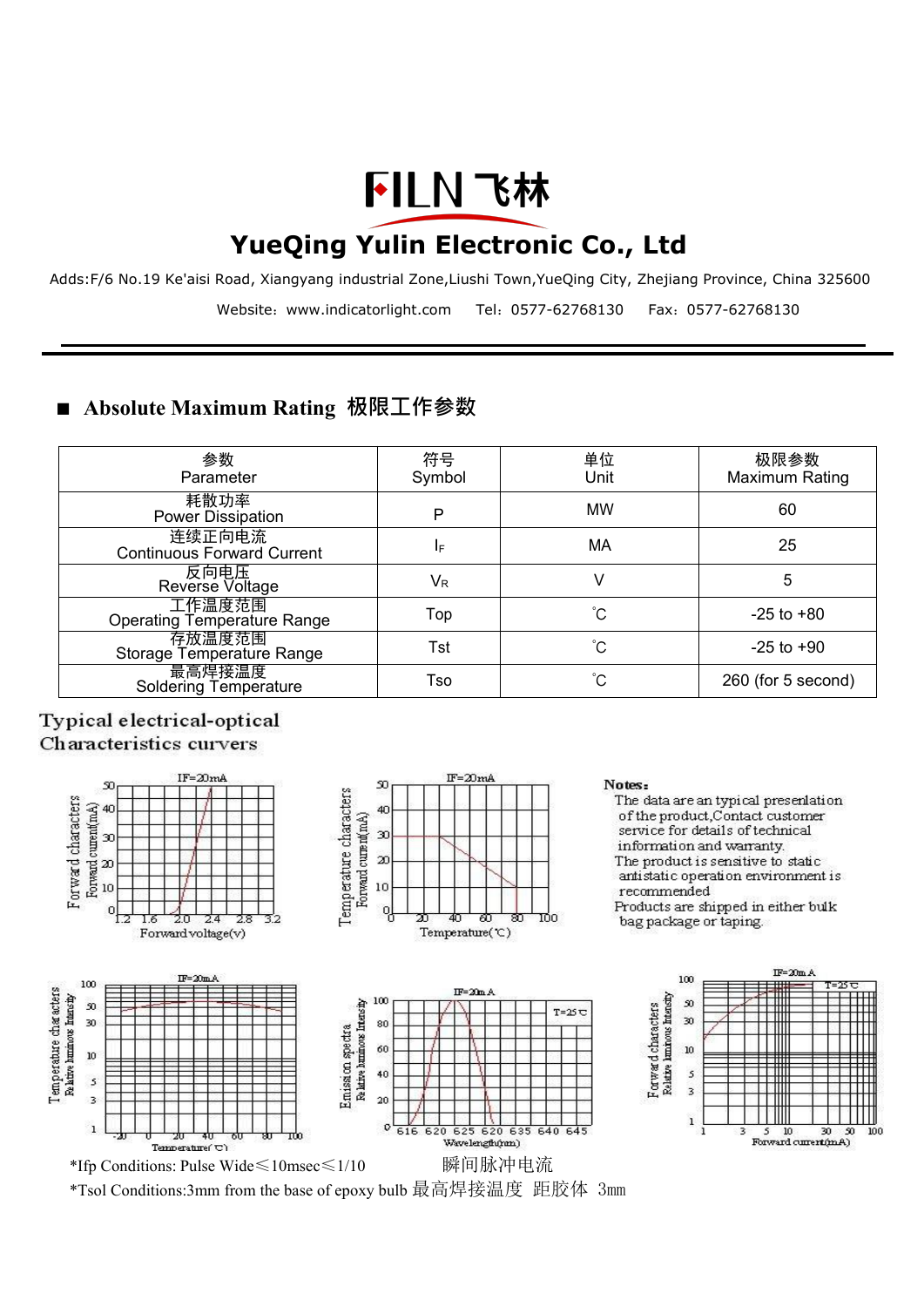# FILN 飞林

# **YueQing Yulin Electronic Co., Ltd**

Adds:F/6 No.19 Ke'aisi Road, Xiangyang industrial Zone,Liushi Town,YueQing City, Zhejiang Province, China 325600 Website:www.indicatorlight.com Tel:0577-62768130 Fax:0577-62768130

### ■ **Typical Optical/Electrical Characteristics 光电特性参数**

| Color parameters<br>色参数             |                   | <b>Optical Brightness</b><br>光亮度 | $0.00$ cd/m2 |  |
|-------------------------------------|-------------------|----------------------------------|--------------|--|
| Main Wavelength<br>主波长              | 520.7.0 nm        | light intensity<br>光强度           | 1000 mcd     |  |
| Peak Wavelength<br>峰值波长             | 632.2 nm          | luminous flux<br>光通量             | 4.8 lm       |  |
| Peak width<br>峰值带宽                  | $21.3 \text{ nm}$ | luminous power<br>光功率            | $0.32$ mW    |  |
| colour coordinates xy<br>色坐标 xy     | (.1404.7126)      | luminous efficacy<br>发光效率        | 56.81 lm/W   |  |
| colour coordinates u'v'<br>色坐标 u'v' | (.0498.5690)      | forward current<br>正向电流          | 20.00 mA     |  |
| colour purity<br>色纯度                | 0.758             | alternating voltage<br>交流电压      | 4.22 V       |  |
| Color temperature<br>色温             | 8400k             | AC power<br>交流电功率                | 0.084 W      |  |

**Notes:**

1.Work absolute ratings Ta=25℃ humidity=60% 工作常规值 温度=25℃ 湿度=60%

2.Tolerance of measurement offorward voltage±0.1V 正向电压误差范围±0.1V

3.Test Machine: SSP6612 series LED test system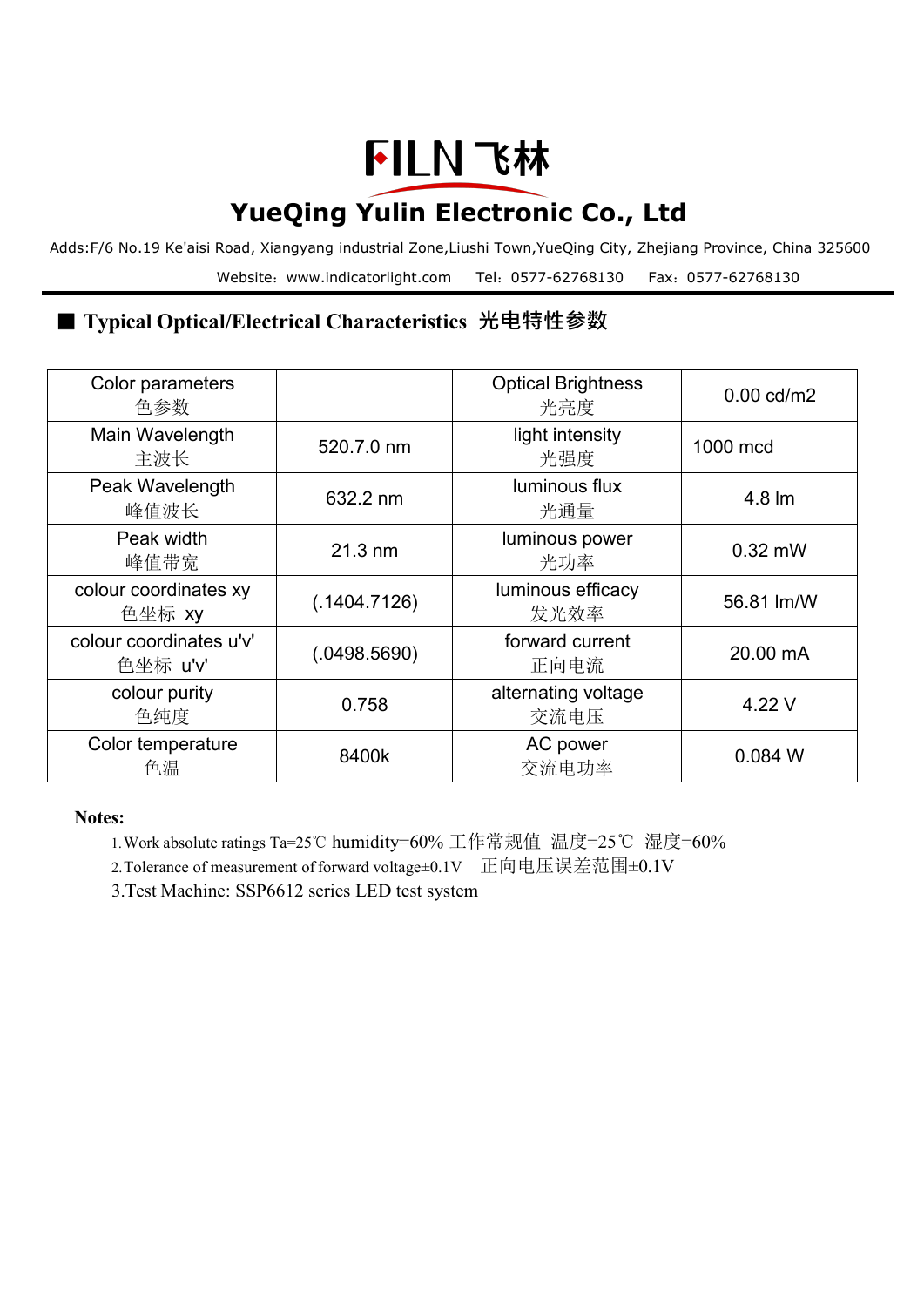

Adds:F/6 No.19 Ke'aisi Road, Xiangyang industrial Zone,Liushi Town,YueQing City, Zhejiang Province, China 325600 Website:www.indicatorlight.com Tel:0577-62768130 Fax:0577-62768130

### **LED LAMP RELIABLITY**

| Type                      | <b>Test Item</b>                              | REF.<br>Standard                   | <b>Test Condition</b>                                                                                                                              | <b>Note</b>             | Number of<br>Damaged |
|---------------------------|-----------------------------------------------|------------------------------------|----------------------------------------------------------------------------------------------------------------------------------------------------|-------------------------|----------------------|
| Environmental             | Temperature<br>Cycle                          | <b>JIS C 7021</b><br>$(1997)$ A-4  | $-20^{\circ}\text{C} \rightarrow 25^{\circ}\text{C} \rightarrow 80^{\circ}\text{C} \rightarrow 25^{\circ}\text{C}$<br>30mins, 5mins, 30mins, 5mins | 100 cycles              | 0/100                |
|                           | <b>High Humidity</b><br><b>Heat Cycle</b>     | <b>JIS C 7021</b><br>$(1997)$ A-5  | 30℃→65℃<br>90%RH 24hrs/1cycle                                                                                                                      | 10 cycles               | 0/100                |
|                           | <b>High Temperature</b><br>Storage            | <b>JIS C 7021</b><br>$(1997) B-10$ | Ta=80℃                                                                                                                                             | 1000hrs                 | 0/100                |
| Sequence                  | <b>Humidity Heat</b><br>Storage               | <b>JIS C 7021</b><br>(1997) B-11   | Ta=60℃<br>RH=90%                                                                                                                                   | 1000hrs                 | 0/100                |
|                           | Low Temperature<br>Storage                    | <b>JIS C 7021</b><br>$(1997) B-12$ | Ta= $-30^{\circ}$ C                                                                                                                                | 1000hrs                 | 0/100                |
| Operati<br>on<br>Sequence | Life Test                                     | <b>JIS C 7035</b><br>(1985)        | Ta= $25^{\circ}$ C<br>$I_F = 20mA$                                                                                                                 | 1000hrs                 | 0/100                |
|                           | <b>High Humidity</b><br><b>Heat Life Test</b> | $\ddot{\phantom{a}}$               | 60°C RH=90%<br>$I_F = 20mA$                                                                                                                        | 500hrs                  | 0/100                |
|                           | Low Temperature<br>Life test                  | $\star$                            | Ta= $-20^{\circ}$ C<br>$I_F = 20mA$                                                                                                                | 1000hrs                 | 0/100                |
| Destructive<br>Sequence   | Resistance to<br>Soldering Heat               | <b>JIS C 7021</b><br>$(1997)$ A-11 | Tsol=260 $\pm$ 5°C, 10sec<br>(3mm from the base of the epoxy bulb)                                                                                 | 1 time                  | 0/20                 |
|                           | Solder ability                                | <b>JIS C 7021</b><br>$(1997)$ A-2  | Tsol=235 $\pm$ 5°C, 5sec<br>(Using flux)                                                                                                           | 1 time<br>(over 95%)    | 0/20                 |
|                           | Lead Pull/Bend<br><b>Test</b>                 | <b>JIS C 7021</b><br>$(1997)A-11$  | Load 2.5N (0.25kgf)<br>$0^\circ \rightarrow 90^\circ \rightarrow 0^\circ$ Bending 3 times                                                          | No noticeable<br>damage | 0/20                 |

#### ● **TestItems And Results**

\* Refer to reliability test standard specification for in this line.

|                        | Symbol    | <b>Test Condition</b> | Criteria for Judgment |                      |  |
|------------------------|-----------|-----------------------|-----------------------|----------------------|--|
| Item                   |           |                       | Min.                  | Max.                 |  |
| Forward Voltage        | $\rm V_F$ | IF $=20mA$            | ---                   | Initial data x 1.1   |  |
| <b>Reverse Current</b> | Ir        | $V_R = 5V$            | $---$                 | Initial data $x$ 2.0 |  |
| Luminous Intensity     | Iv        | IF= $20mA$            | Initial data x 0.7    | $- - -$              |  |

**Criteria for Judging The Damage**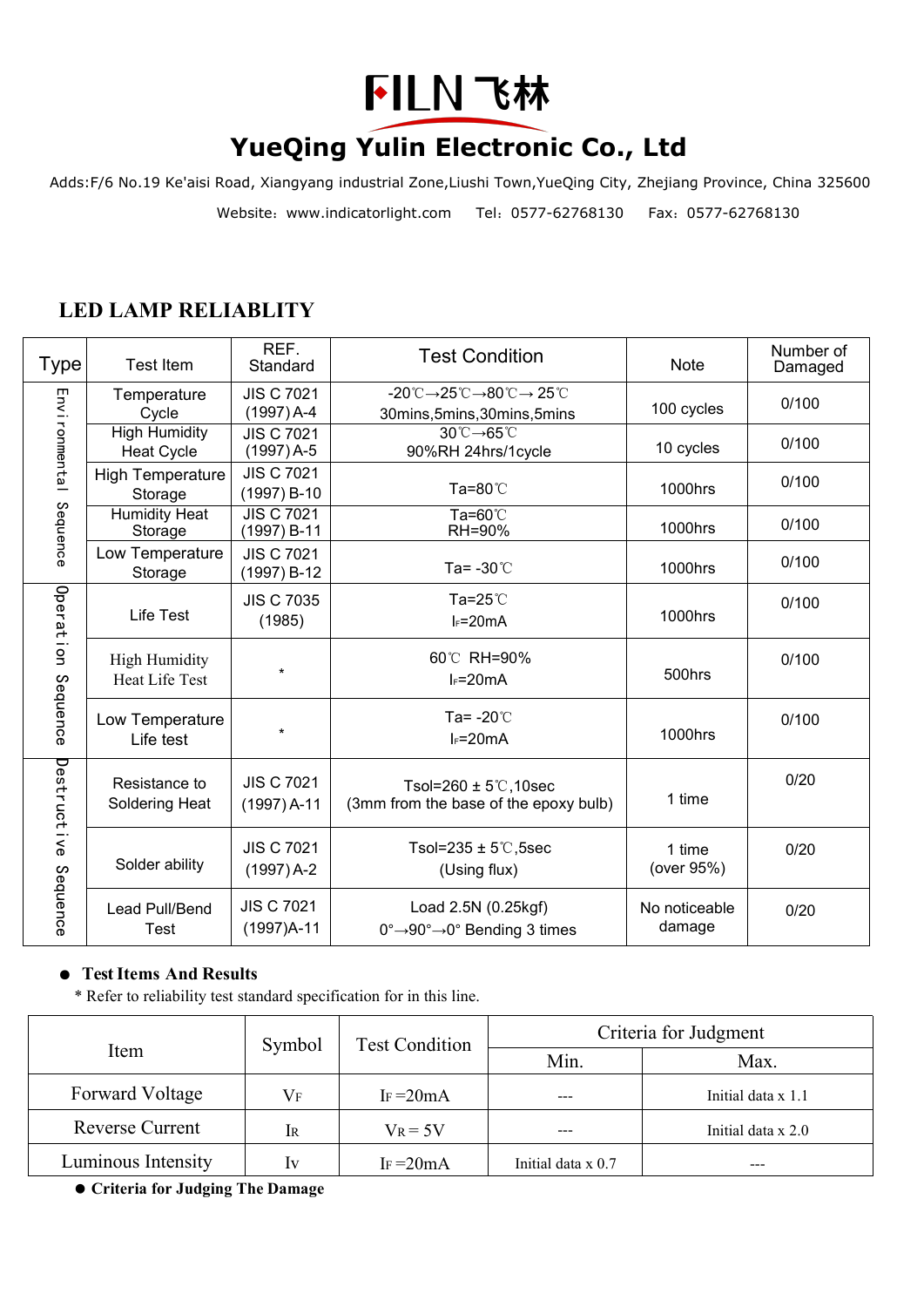

Adds:F/6 No.19 Ke'aisi Road, Xiangyang industrial Zone,Liushi Town,YueQing City, Zhejiang Province, China 325600 Website:www.indicatorlight.com Tel:0577-62768130 Fax:0577-62768130

### **6. Resistor Specification ( RMS 1/4W 200kΩ):**



### ■ **CHARACTERISTICS** <sup>性</sup> <sup>能</sup>

| ITEM 项目                                       | SPEC 规格                                                                                                        | REMARKS 备注                                                                                                                                                        |  |  |  |
|-----------------------------------------------|----------------------------------------------------------------------------------------------------------------|-------------------------------------------------------------------------------------------------------------------------------------------------------------------|--|--|--|
| Load life under high<br>temperature<br>高温负荷寿命 | ±1.5%                                                                                                          | Rated voltage at 70℃ for 1,000 hours<br>JIS C 5201-1<br>额定电压70℃ 1,000 小时<br>(4.25.1)                                                                              |  |  |  |
| Load life under high humidity<br>耐湿负荷寿命       | $\pm$ 5%                                                                                                       | Rated voltage at 40°C,95% RH for<br>JIS C 5201-1<br>1,000 hours<br>额定电压40℃.95% RH 1.000小时<br>(4.24)                                                               |  |  |  |
| Temp. coeff of resistance<br>温度系数             | $\leq$ 1K= $\pm$ 500 PPM/C<br>$\leq$ 100KΩ= $\pm$ 300 ppm $\degree$ C<br>$>100K\Omega=\pm 200$ ppm $^{\circ}C$ | JIS C 5201-1<br>Room temp. $+100^\circ\text{C}$ , 30min<br>室温 + 100℃,30分钟                                                                                         |  |  |  |
| Short time overload<br>短时间过负荷                 | ±1%                                                                                                            | JIS C 5201-1<br>6.25 times the rated power for 5 seconds<br>6.25倍额定功率 5 秒<br>(4.13)                                                                               |  |  |  |
| Temperature cycling<br>温度循环                   | $\pm 1\%$                                                                                                      | 5 cycles for $-25^{\circ}\text{C} \pm 3^{\circ}\text{C}$ (30min); room<br>JIS C 5201-1<br>temp.(30min)<br>$\sim$ +85°C ± 3°C (30min) room temp. (30min)<br>(4.19) |  |  |  |
| Resistance to soldering heat<br>焊锡耐热          | $\pm 1\%$                                                                                                      | 260℃±5℃ for 10 seconds(焊锡槽)<br>JIS C 5201-1<br>350℃±10℃ for 3.5 seconds(手焊锡)<br>(4.18)                                                                            |  |  |  |
| Insulation resistance<br>绝缘电阻                 | $>1,000M\Omega$                                                                                                | JIS C 5201-1<br>500 volt Insulation test 1min<br>500 V绝缘测试电压1分钟<br>(4.6.1.1)                                                                                      |  |  |  |